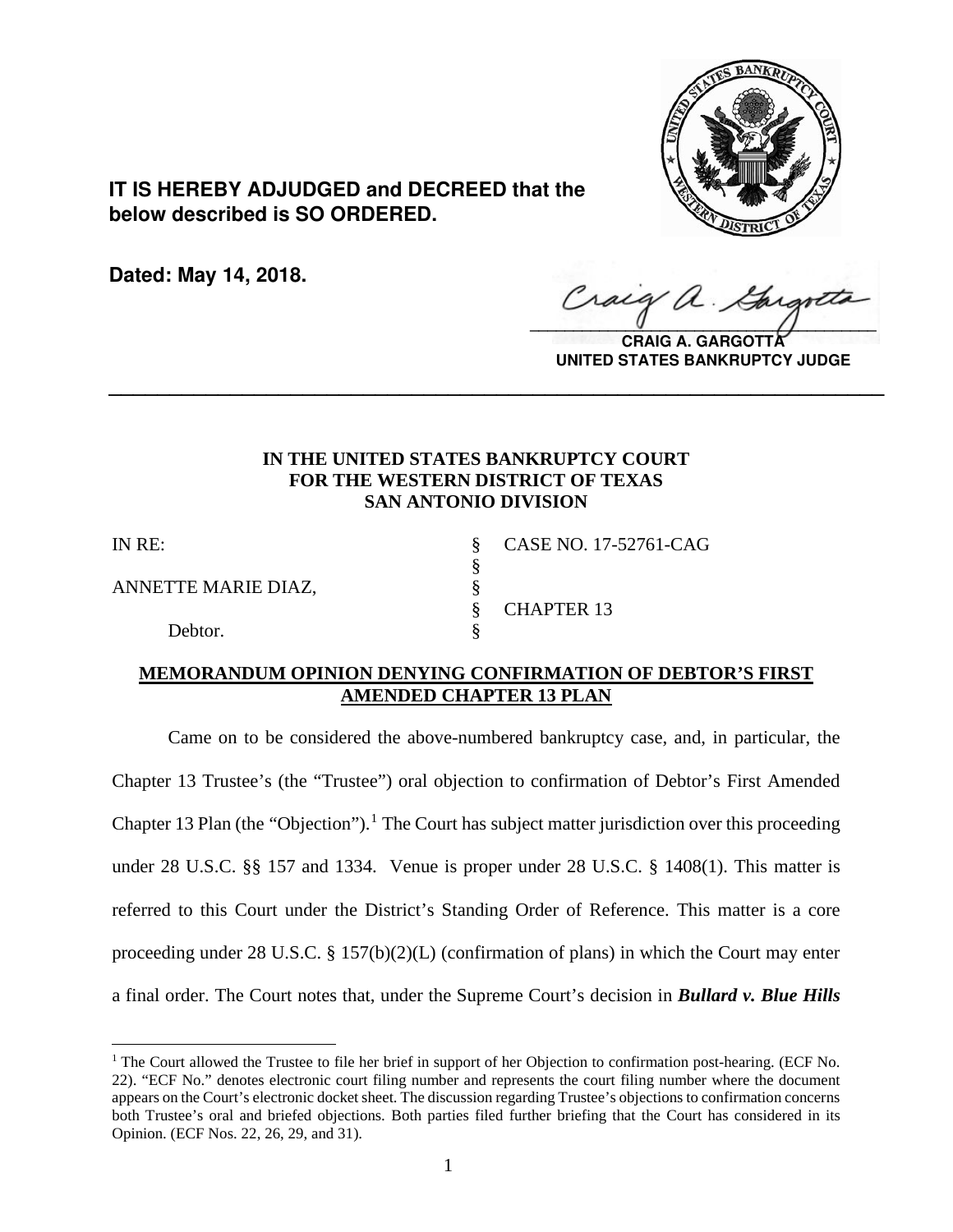*Bank*, 135 S. Ct. 1686 (2015), this Court has the authority to hear and enter orders regarding a debtor's chapter 13 plan, but an order denying confirmation of a chapter 13 plan is not a final order unless the bankruptcy case is also dismissed. The Court finds that this is a contested matter as defined under Fed. R. Bankr. P. 9014. As such, the Court makes the following findings of fact and conclusions of law pursuant to Fed. R. Bankr. P. 7052. The Court took this matter under advisement and finds that confirmation of Debtor's First Amended Plan is DENIED.

### **BACKGROUND**

Debtor filed a chapter 13 petition for relief on December 1, 2017 (ECF No. 1). *See* 11 U.S.C. § 101 *et seq*. On the same day, Debtor filed her Schedules, Statement of Financial Affairs ("SOFA"), and Chapter 13 Plan (ECF Nos. 1 and 2). Debtor filed her Amended Schedules and First Amended Chapter 13 plan on February 13, 2018, two days before the confirmation hearing. (ECF Nos. 14–16). The Court considered confirmation of the Debtor's First Amended Chapter 13 Plan ("Plan") on February 15, [2](#page-1-0)018.<sup>2</sup> Pursuant to the District Form Chapter 13 Plan ("District Plan") used in the Western District of Texas, Debtor proposes to pay 100% of all of Debtor's allowed administrative, secured, and priority claims, and 12% of Debtor's nonpriority unsecured claims (ECF No. 16, p. 1–2). The proposed Plan payment is \$1,440.00 for months 1-4 of the Plan and \$1,505.00 for months 5-60 of the Plan. (*Id***.** at p. 1).

The Court considered the Plan at the February 15, 2018 confirmation hearing wherein the Trustee made oral objections to the Plan. Trustee filed her Objection on March 1, 2018, in response to the Debtor's First Amended Chapter 13 Plan filed on February 13, 2018.

Trustee objected to the Plan because Debtor's counsel struck through Section 4.1 of the District Plan regarding the treatment of tax refunds. (ECF No. 16, p. 2). Trustee argued that Debtor

<span id="page-1-0"></span> <sup>2</sup> The Court considered confirmation of this case with two other cases—*In re Carlos Vega-Lara and Aura Cecilia Vega*, Bankr. No. 17-52553-CAG and *In re Aurora Sanchez Orozco*, Bankr. No. 17-52818-CAG—because debtors in those cases filed similar plans.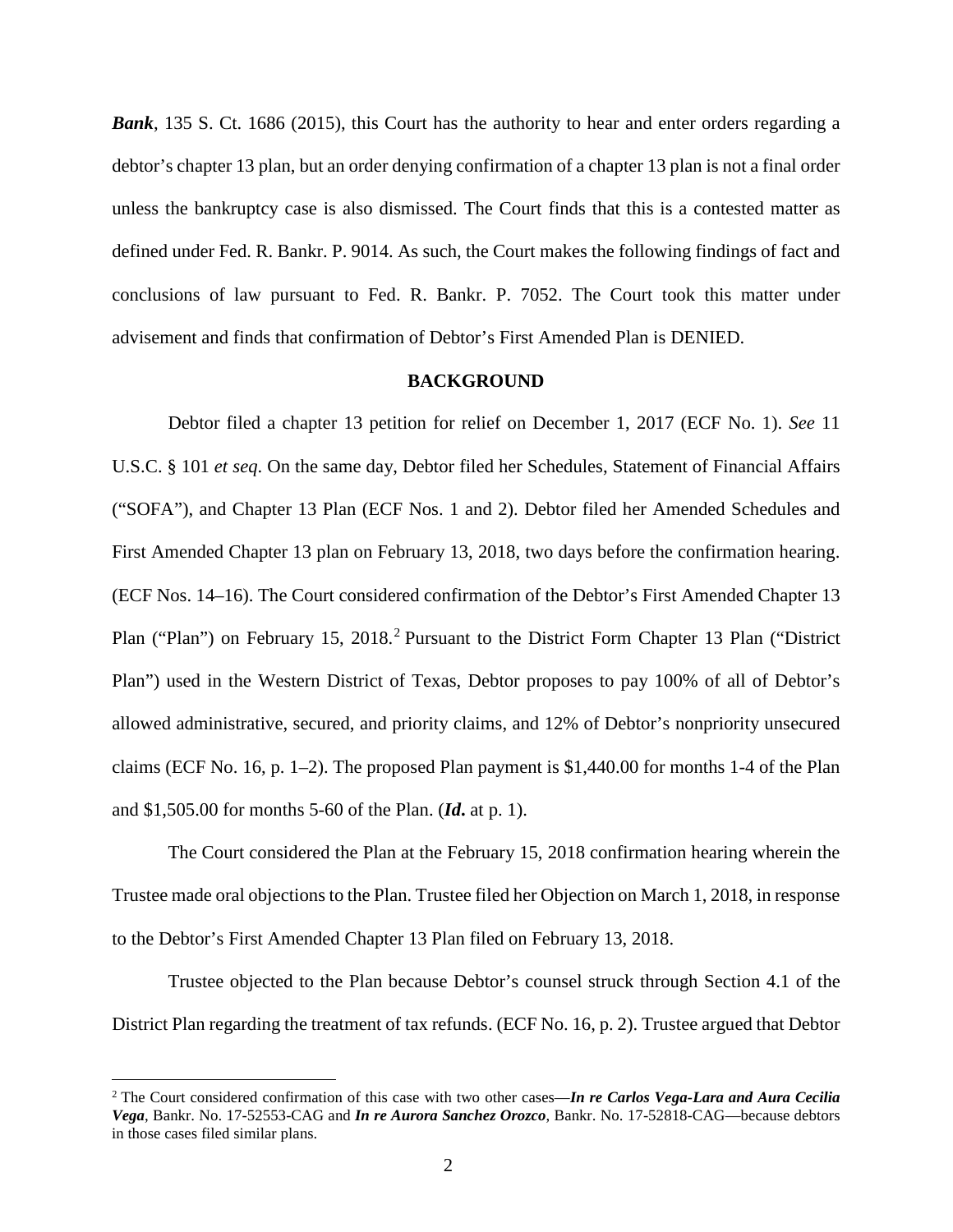could not strike through any of the provisions contained in the District Plan. The District Plan contains a non-standard provision that allows a debtor to add additional terms to the District Plan if the non-standard provision is contained in Section 8. In this case, Debtor indicated in Section 1.3 of the District Plan that there are non-standard provisions in Section 8 of the Plan, yet there are not any non-standard provisions listed in Section 8 of the Plan. As such, it is unclear what Debtor intended regarding any non-standard provisions. Moreover, with Debtor's striking of Section 4.1 of the Plan, it is unclear what Debtor's intentions are regarding the disposition of tax refunds. Trustee also contends that without the inclusion of Debtor's tax refund, Debtor's Plan is infeasible.

## **FINDINGS OF FACT**

Debtor testified at the confirmation hearing. The Court admitted a number of exhibits, but Debtor's testimony focused on Debtor's tax returns and refunds.<sup>[3](#page-2-0)</sup> Debtor is single with two dependents. Debtor works as a medical assistant and earns \$2,644.16 per month. Debtor's Schedule I (Statement of Income) pro-rates Debtor's refund for 2017 of \$3,261.00 in the monthly amount of \$272.00 per month.

### **DISTRICT FORM CHAPTER 13 PLAN**

Bankruptcy courts have the statutory and rule making authority to propose and use local bankruptcy rules. The United States Supreme Court has "the power to prescribe by general rules the forms of process, writs, pleadings, and motions, and the practice and procedure in cases under title 11. Such rules shall not abridge, enlarge, or modify any substantive right." 28 U.S.C.A. § 2075 (2018).

<span id="page-2-0"></span><sup>&</sup>lt;sup>3</sup> Debtor Exhibit 15 is Debtor's 2015 Form 1040A individual tax return indicating that Debtor received a tax refund of \$7,505.00. Debtor Exhibit 16 is Debtor's 2016 Form 1040A individual tax return indicating that Debtor received a tax refund of \$9,500.00. Debtor Exhibit 17 is Debtor's 2017 Form 1040A individual tax return indicating that Debtor received a tax refund of \$3,261.00. A tax preparer prepared Debtor's 2015 and 2016 returns. Debtor prepared Debtor's 2017 tax return.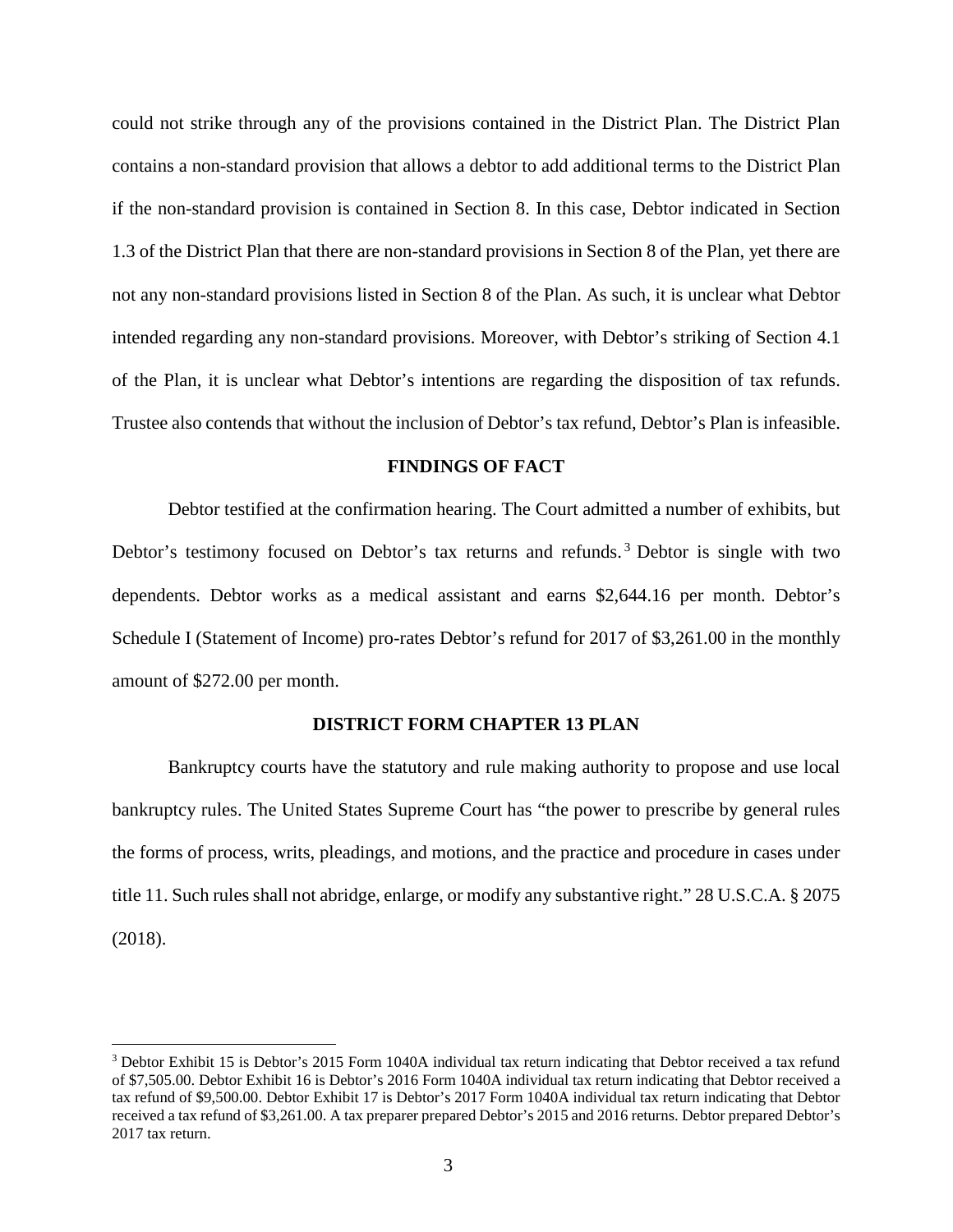Pursuant to Fed. R. Bank. P. 9029, bankruptcy courts may mandate local rules:

- (a) Local bankruptcy rules
	- (1) Each district court acting by a majority of its district judges may make and amend rules governing practice and procedure in all cases and proceedings within the district court's bankruptcy jurisdiction which are consistent with--but not duplicative of--Acts of Congress and these rules and which do not prohibit or limit the use of the Official Forms. Rule 83 [F.R.Civ.P.](https://1.next.westlaw.com/Link/Document/FullText?findType=L&pubNum=1000600&cite=USFRCPR83&originatingDoc=ND2D7F9B0B89F11D8983DF34406B5929B&refType=LQ&originationContext=document&transitionType=DocumentItem&contextData=(sc.Category)) governs the procedure for making local rules. A district court may authorize the bankruptcy judges of the district, subject to any limitation or condition it may prescribe and the requirements of 83 [F.R.Civ.P.](https://1.next.westlaw.com/Link/Document/FullText?findType=L&pubNum=1000600&cite=USFRCPR83&originatingDoc=ND2D7F9B0B89F11D8983DF34406B5929B&refType=LQ&originationContext=document&transitionType=DocumentItem&contextData=(sc.Category)), to make and amend rules of practice and procedure which are consistent with--but not duplicative of--Acts of Congress and these rules and which do not prohibit or limit the use of the Official Forms. Local rules shall conform to any uniform numbering system prescribed by the Judicial Conference of the United States.
	- (2) A local rule imposing a requirement of form shall not be enforced in a manner that causes a party to lose rights because of a nonwillful failure to comply with the requirement.
- (b) Procedure when there is no controlling law. A judge may regulate practice in any manner consistent with federal law, these rules, Official Forms, and local rules of the district. No sanction or other disadvantage may be imposed for noncompliance with any requirement not in federal law, federal rules, Official Forms, or the local rules of the district unless the alleged violator has been furnished in the particular case with actual notice of the requirement.

Under Fed. R. Bankr. P. 9029(a), bankruptcy courts may require local rules of bankruptcy procedure. Prior to this Court's implementation of the District Plan, the Bankruptcy Rules Committee allowed bankruptcy courts to either use a national form chapter 13 plan or adopt a form plan that must be used in all divisions within a judicial district.<sup>[4](#page-3-0)</sup> Further, should a bankruptcy court adopt a form chapter 13 plan, it must be formatted in accordance with Fed. R. Bankr. P. 3015.1 and include certain provisions contained in Rule 3015.1:

<span id="page-3-0"></span> <sup>4</sup> The <sup>2017</sup> Advisory Committee Notes to Rule 3015.1 state:

This rule is new. It sets out features required for all Local Forms for plans in chapter 13 cases. If a Local Form does not comply with this rule, it may not be used in lieu of the Official Chapter 13 Plan Form. See Rule 3015(c).

Under the rule only one Local Form may be adopted in a district. The rule does not specify the method of adoption, but it does require that adoption of a Local Form be preceded by a public notice and comment period.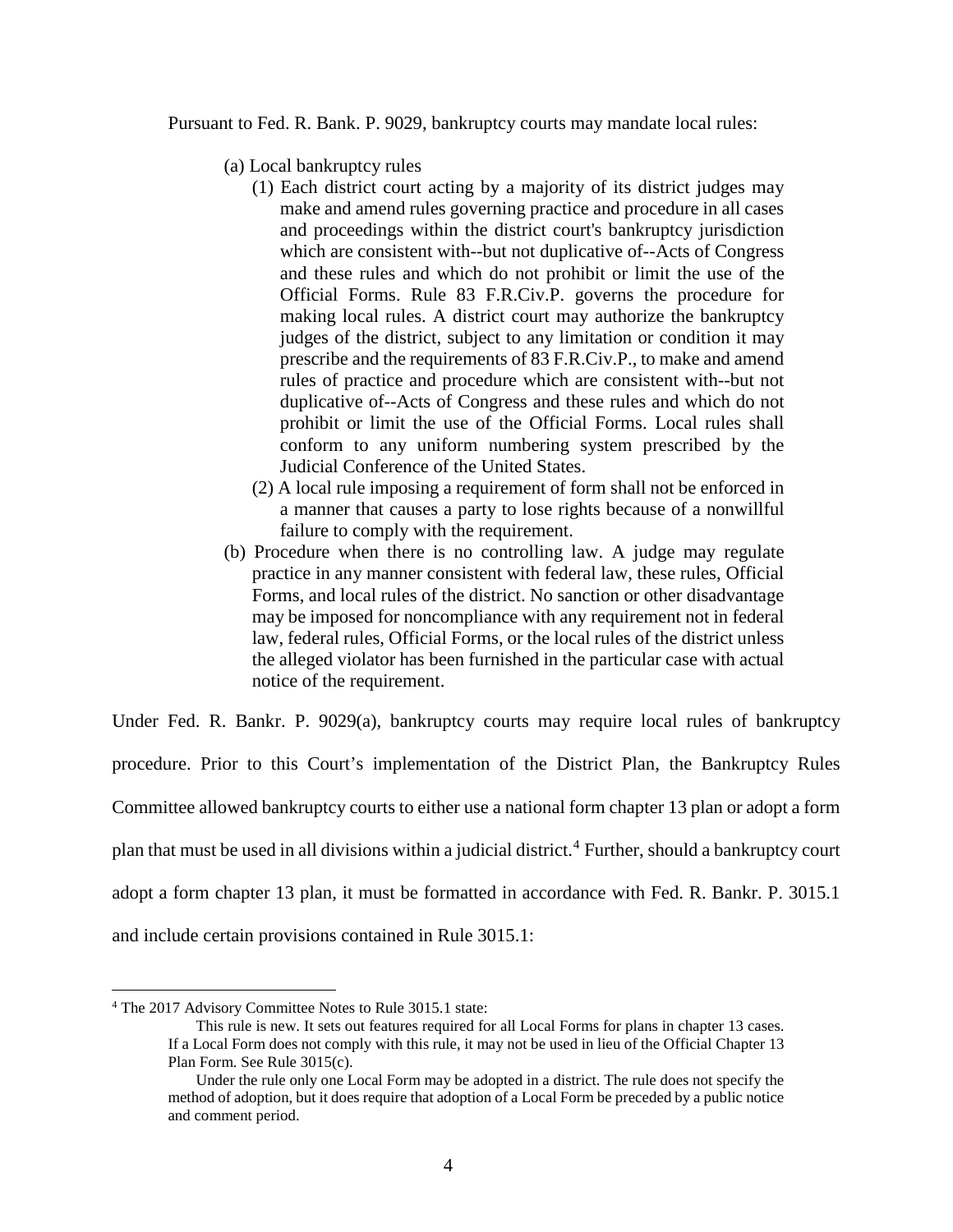Notwithstanding Rule [9029\(a\)\(1\),](https://1.next.westlaw.com/Link/Document/FullText?findType=L&pubNum=1000611&cite=USFRBPR9029&originatingDoc=NEF6334102F7311E79E73DE9BD41E48D1&refType=RB&originationContext=document&transitionType=DocumentItem&contextData=(sc.Category)#co_pp_7b9b000044381) a district may require that a Local Form for a plan filed in a chapter 13 case be used instead of an Official Form adopted for that purpose if the following conditions are satisfied:

- (a) a single Local Form is adopted for the district after public notice and an opportunity for public comment;
- (b) each paragraph is numbered and labeled in boldface type with a heading stating the general subject matter of the paragraph;
- (c) the Local Form includes an initial paragraph for the debtor to indicate that the plan does or does not:
	- (1) contain any nonstandard provision;
	- (2) limit the amount of a secured claim based on a valuation of the collateral for the claim; or
	- (3) avoid a security interest or lien;
- (d) the Local Form contains separate paragraphs for:
	- (1) curing any default and maintaining payments on a claim secured by the debtor's principal residence;
	- (2) paying a domestic-support obligation;
	- (3) paying a claim described in the final paragraph of [§](https://1.next.westlaw.com/Link/Document/FullText?findType=L&pubNum=1000611&cite=11USCAS1325&originatingDoc=NEF6334102F7311E79E73DE9BD41E48D1&refType=RB&originationContext=document&transitionType=DocumentItem&contextData=(sc.Category)#co_pp_8b3b0000958a4) 1325(a) of the [Bankruptcy](https://1.next.westlaw.com/Link/Document/FullText?findType=L&pubNum=1000611&cite=11USCAS1325&originatingDoc=NEF6334102F7311E79E73DE9BD41E48D1&refType=RB&originationContext=document&transitionType=DocumentItem&contextData=(sc.Category)#co_pp_8b3b0000958a4) Code; and
	- (4) surrendering property that secures a claim with a request that the stay under  $\S$ § 362(a) and 1301(a) be terminated as to the surrendered collateral; and
- (e) the Local Form contains a final paragraph for:
	- (1) the placement of nonstandard provisions, as defined in Rule [3015\(c\),](https://1.next.westlaw.com/Link/Document/FullText?findType=L&pubNum=1000611&cite=USFRBPR3015&originatingDoc=NEF6334102F7311E79E73DE9BD41E48D1&refType=RB&originationContext=document&transitionType=DocumentItem&contextData=(sc.Category)#co_pp_4b24000003ba5) along with a statement that any nonstandard provision placed elsewhere in the plan is void; and
	- (2) certification by the debtor's attorney or by an unrepresented debtor that the plan contains no nonstandard provision other than those set out in the final paragraph.

Pursuant to Rule 3015.1, this District issued its Consolidated Standing Order for the

Adoption of a District Form Chapter 13 Plan on October 16, 2017, adopting a form chapter 13

plan to be used throughout the Western District of Texas. (Order #17-02). The District Plan is

attached to the Court's Standing Order and went into effect on November 1, 2017.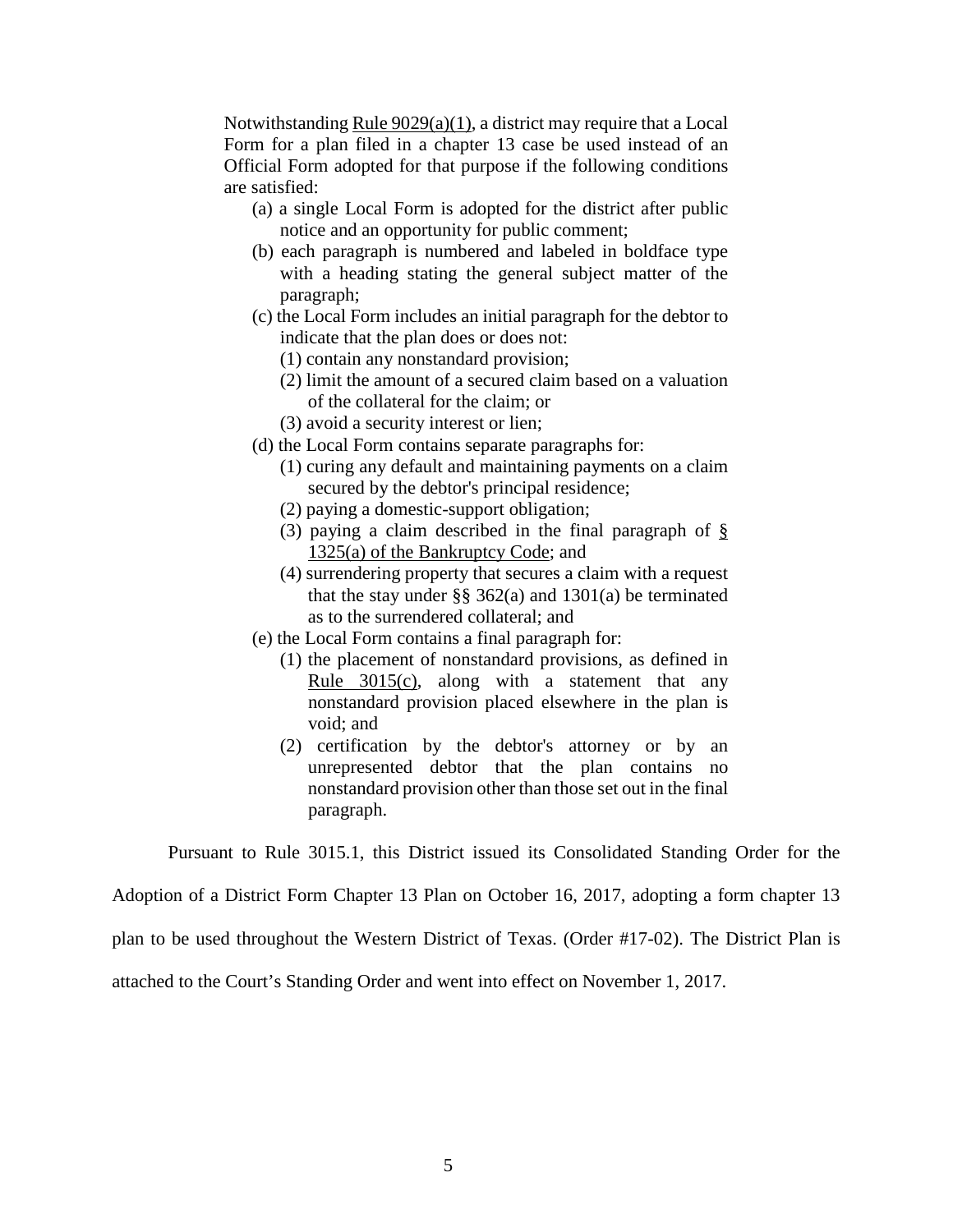Section 4.1 of the District Plan states:

4. Tax Refunds and Annual Tax Returns

## 4.1 Tax Refunds.

All tax refunds received by Debtor (or either Debtor if a joint case) while the chapter 13 case is pending shall be allocated as set forth below:

- 1) The total amount of the aggregate tax refund(s) received for any tax period that exceeds \$2,000.00 shall, upon receipt, be paid and turned over to the Trustee as additional disposable income and such amount shall increase the base amount of the Plan. The Plan shall be deemed modified accordingly, and the Trustee will file a notice of plan modification within 21 days of receipt of the tax refund;
- 2) This \$2,000.00 annual limit shall apply to both joint-debtor and single-debtor cases;
- 3) The \$2,000.00 otherwise retained by Debtor must first be applied to any Plan arrearages;
- 4) Notwithstanding subparagraph (1) above, Debtor may file a notice to retain the portion of the tax refund otherwise payable to the Plan under subparagraph (1) with twentyone (21) day negative notice as set forth in Local Rule 9014(a) if, at the time of receipt of a refund, Debtor's Plan provides for the payment of 100% of allowed general unsecured claims within the term of this Plan. If the Trustee does not object within the twenty-one (21) day negative notice period, Debtor may retain that portion of the tax refund.

The Trustee is hereby authorized to endorse a tax refund check if the check is made payable to Debtor.

Here, Debtor struck through Section 4.1 of the District Plan, thereby deleting it from the

District Plan.

## **PARTIES' CONTENTIONS**

Debtor asserts that the District Plan violates the Bankruptcy Code and Rules. Debtor believes that Debtor should be able to pro-rate Debtor's future tax refunds on an annual basis by allocating 1/12 of the annual tax refund as income on Debtor's Schedule I. Debtor argues that the Court cannot require Debtor to turn over any tax refund because Schedule I (Official Form 106I, Part 2) requires Debtor pro-rate her annual tax refund by dividing the tax refund by 1/12 and including it on Schedule I. Further, Debtor argues that requiring Debtor to turnover tax refunds results in capturing non-disposable income instead of disposable income, and, as such, contravenes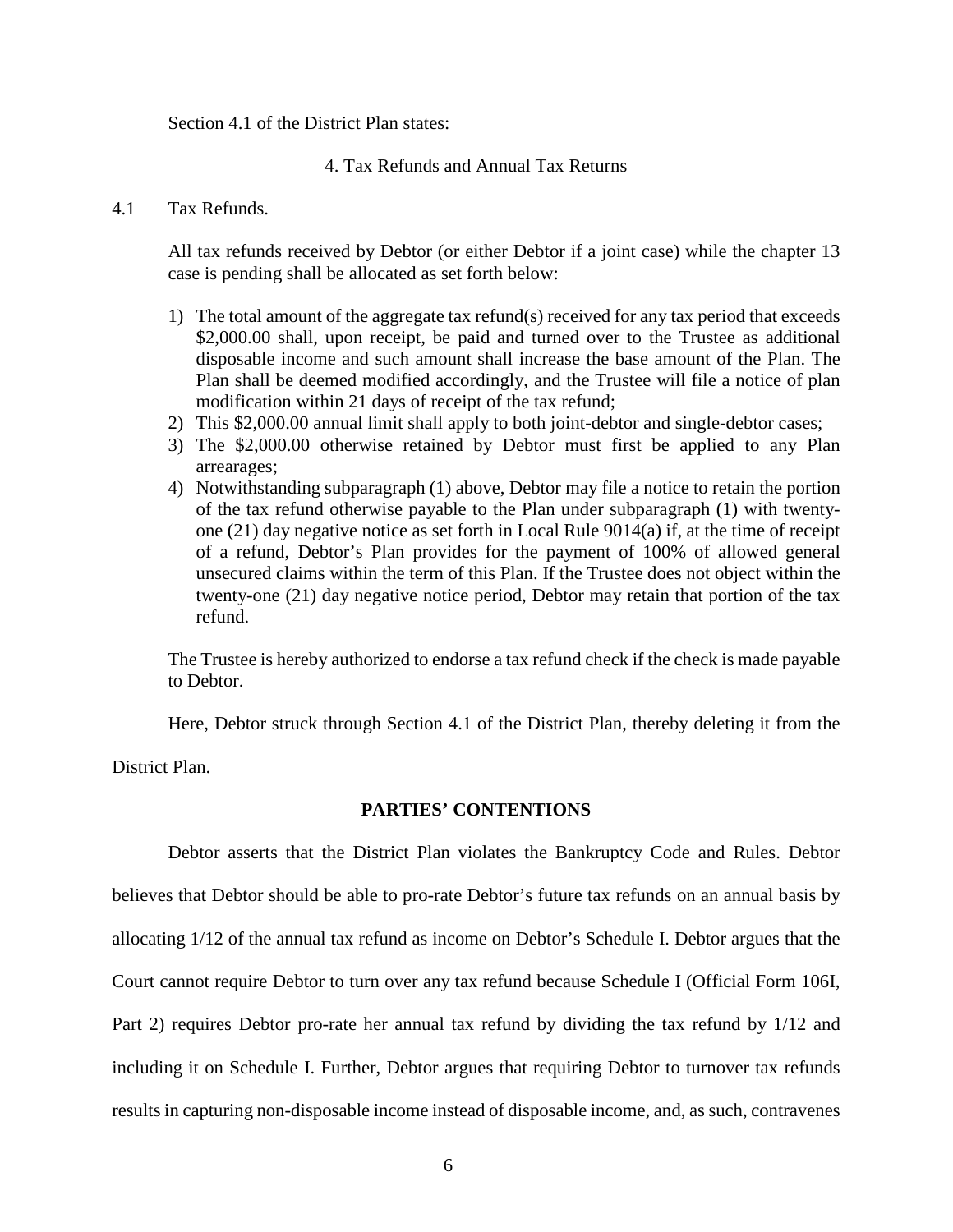11 U.S.C. § 132[5](#page-6-0).<sup>5</sup> Debtor further asserts that Section 4.1 of the District Plan, which conditions Debtor's retention of a tax refund if only certain requirements are met, violates the Bankruptcy Code.

Trustee argues that Fed. R. Bankr. P. 3015.1 allows a court to use a chapter 13 form plan and that Debtor may not deviate or alter the approved form plan. Further, Trustee argues that tax refunds are disposable income under § 1325(b) and must be turned over to Trustee. Trustee maintains that allowing Debtor to keep \$2,000.00 per year is for unexpected expenses that arise during the year. Trustee notes that the Official Form Plan requires debtors to account for tax refunds on the form. Trustee asserts that pro-rating Debtor's tax refund is not permitted under the District Plan and is required under the Bankruptcy Code. Trustee states that the instructions to Schedule I do not require that tax refunds be pro-rated per month.

### **CONCLUSIONS OF LAW**

Debtor's Plan and Trustee's Objection require the Court to analyze a number of issues involving the Court's adoption of a District Plan. Fed. R. Bankr. P. 3015.1 is clear that a District may require a local form plan be used in a chapter 13 case in place of the Official Form. This Court adopted a District Plan in consultation with the chapter 13 trustees in this District and allowed the bar and any interested parties the opportunity to comment and object to the District Plan. The Court considered all comments and objections before adopting a District Plan and concluded that it was in the best interest of the Court and its constituents to use a District Plan as opposed to Official Form Plan. This Court stated in its Consolidated Standing Order for the Adoption of a District Form Chapter 13 Plan on October 16, 2017, that a form chapter 13 plan be used throughout the Western District of Texas. (Order #17-02). The Court concluded that the adoption of a District

<span id="page-6-0"></span> <sup>5</sup> Unless otherwise noted, all subsequent citations are to Title <sup>11</sup> of the United States Code.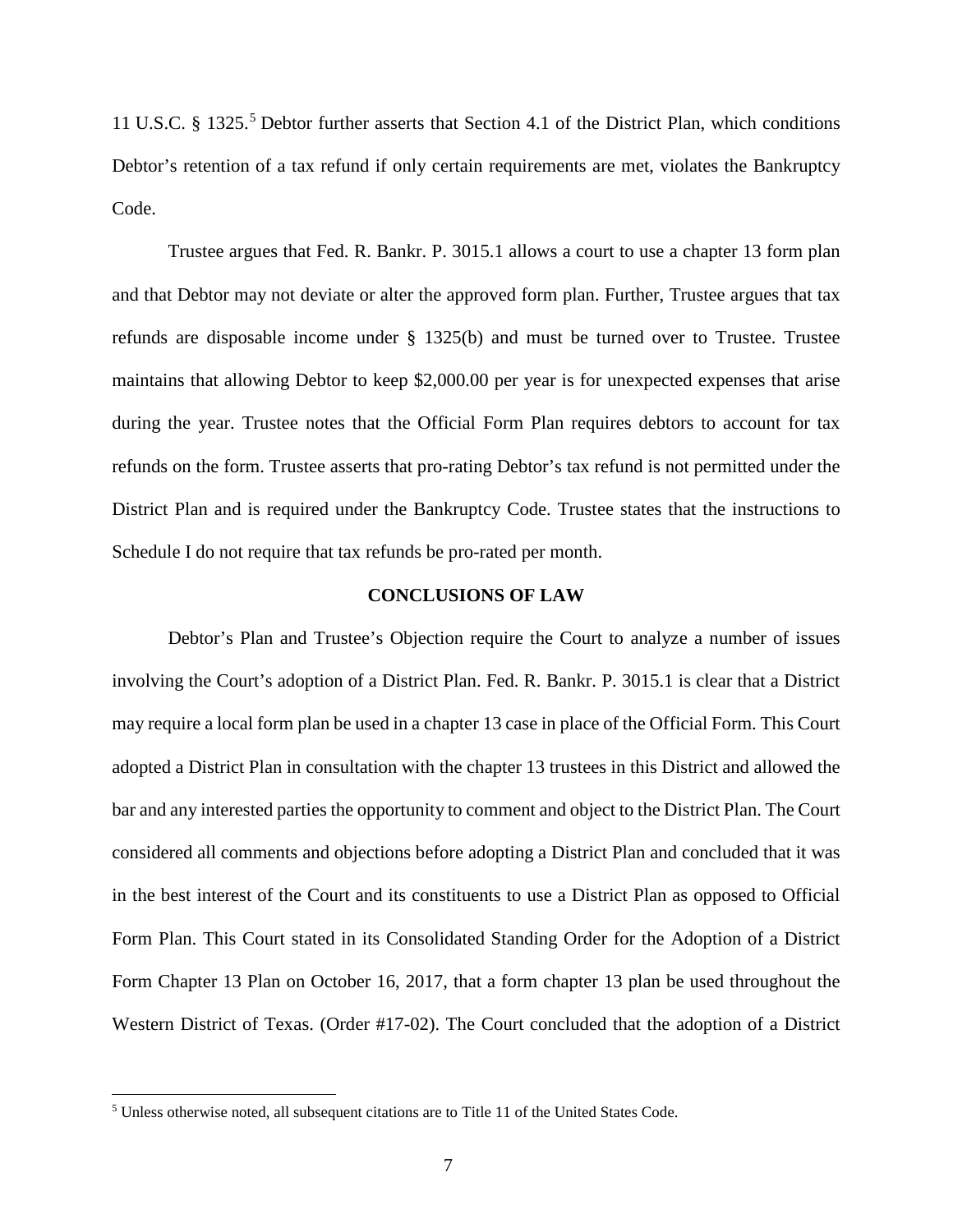Plan is necessary for the efficient and orderly administration of Chapter 13 cases.<sup>[6](#page-7-0)</sup>

Fed. R. Bankr. P. 9009 states that the Judicial Conference of the United States prescribes the Official Forms that shall be used in federal courts without alteration. Trustee argues that the inclusion of the language striking Section 4.1 of the Plan impermissibly alters the District Plan. Debtor argues that because the District Plan includes a standard provision (Section 4.1) that is contrary to the Bankruptcy Code and Rules, Debtor may strike through the provision. Debtor also argues that because 11 U.S.C. § 1321 states that "[t]he debtor shall file a plan[,]" the Bankruptcy Code authorizes only a debtor to propose the form and terms of a chapter 13 plan. The Court disagrees.

As an initial matter, the Federal Rules of Bankruptcy Procedure provide that a bankruptcy court may use a district form chapter 13 plan. Allowing any debtor the ability to modify the form or terms of the District Plan would render its use meaningless. The purpose of Fed. R. Bankr. P. 3015.1 was to establish an Official Form of chapter 13 plan so that creditors and litigants could rely upon the same chapter 13 plan being used throughout the country without regard to variances in local practice or rules. Further, to accommodate a number of bankruptcy courts and judges who took issue with the Official Form Plan, Rule 3015.1 provides in the alternative that a bankruptcy court can adopt a district plan. This was the compromise reached between the Rules Committee and the bankruptcy judges. The court in *In re Solitro*, 382 B.R. 150, 152 (Bankr. D. Mass. 2008) correctly noted the rationale behind district form plans:

Using a uniform plan permits the Chapter 13 trustees and attorneys for creditors frequently appearing to review the plans more quickly and efficiently. It also enables debtors' attorneys to prepare plans more quickly and efficiently. Uniformity helps to control the costs of pursuing a chapter 13 case through confirmation and prevents chapter 13 plans from taking on the time and expense associated with chapter 11. Chapter 13 was intended

<span id="page-7-0"></span> <sup>6</sup> *See In re McIntosh*, <sup>491</sup> B.R. 905, <sup>910</sup> (8th Cir. BAP 2013) ("The adoption of <sup>a</sup> uniform plan helps promote efficiency and assist the court in carrying out its duty of ensuring a proposed plan satisfies the requirements of the Bankruptcy Code."); *see also United Student Aid Funds, Inc. v. Espinosa*, 559 U.S. 260, 277 (2010) (stating that § 1325(a) requires bankruptcy courts to correct a defect in a debtor's proposed plan even if no creditor raises the issue).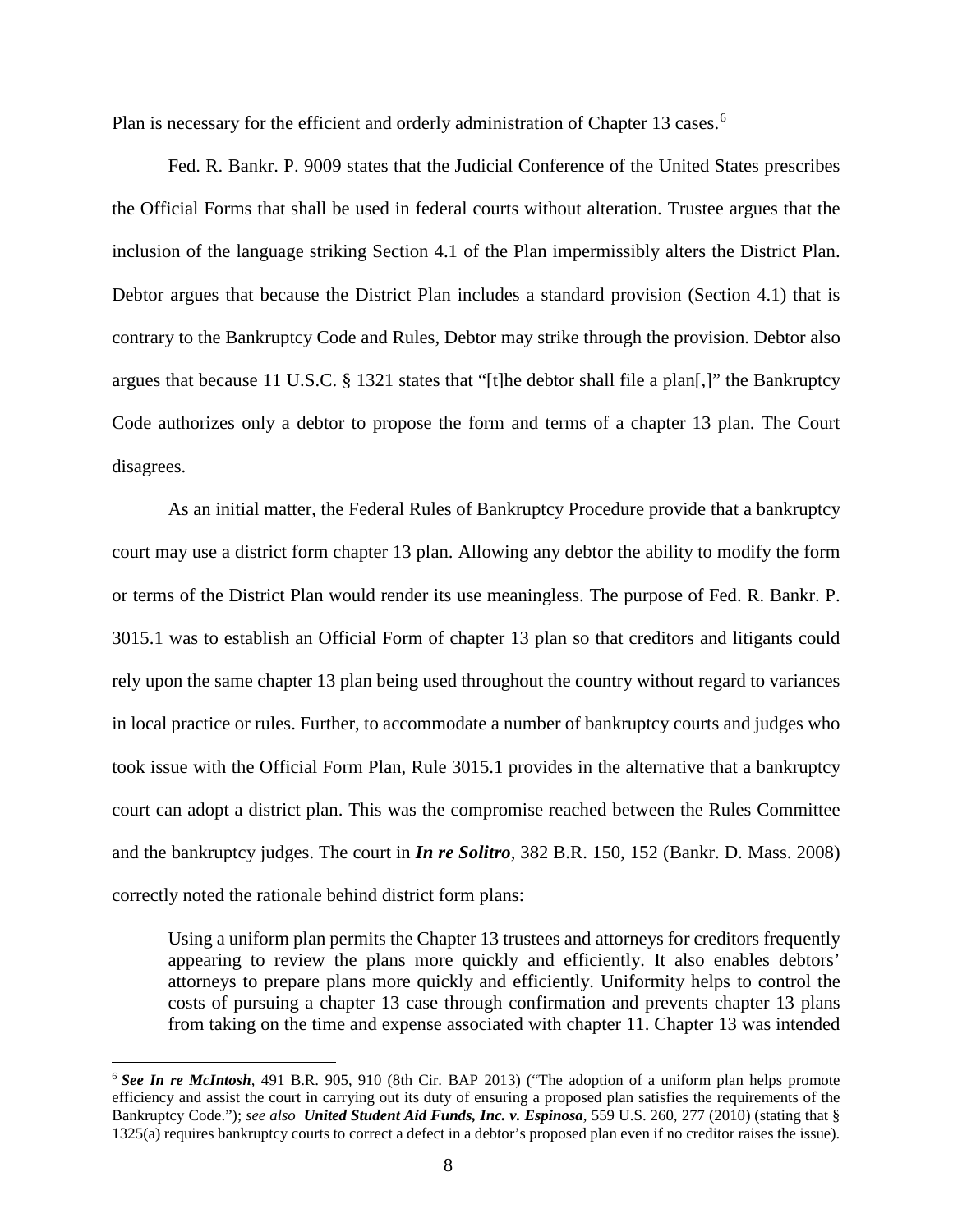as a special vehicle available to qualifying individuals to use so they would not have to bear the expense of chapter 11. Even if additional provisions do nothing more than restate parties rights under the law, including Bankruptcy Code and Rules, they thwart the goal of providing individuals with a streamlined method for reorganizing their debts.

Section 1321 states that "[t]he debtor shall file a plan." The Court recognizes that a chapter 13 debtor has the exclusive right to file a plan. *In re Euler*, 251 B.R. 740, 745 (Bankr. M.D. Fla. 2000)(citing H.R. Rep. No. 595, 95th Cong., 1st Sess. 143 (1977), U.S. Code Cong. & Admin. News 1977 p. 5963; S. Rep. No. 989, 95th Cong. 2d Sess. 141 (1978), U.S. Code Cong. & Admin. News 1977 p. 5787; *Collier on Bankruptcy* (15th ed. Rev.), ¶ 1321.01 at 1321-2)). The exclusive right to file a chapter 13 plan, however, does not mean that a chapter 13 debtor is the only party who can determine the form of a chapter 13 plan. The distinction between *filing* a chapter 13 plan and *determining the form* of a chapter 13 plan is captured in Rule 3015(b) (setting deadlines for a debtor to file a plan) and (c) (requiring debtor to use either an Official Form or Local Form for a plan). Moreover, as discussed herein, the Federal Rules of Bankruptcy Procedure provide that bankruptcy courts may impose both local rules and a form plan. Under Debtor's argument, any debtor could propose a chapter 13 plan in any form a debtor wanted, thereby creating an administrative nightmare for the court and the litigants in reviewing every provision of every plan filed, which increases the cost of chapter 13 and significantly reduces efficiency in the process.<sup>[7](#page-8-0)</sup> The Court finds Debtor's argument unavailing.

The crux of Debtor's argument relates to the tax refund language in Section 4.1 that allows a debtor, without any interference from the Court, Trustee, or creditors, the right to retain the first \$2,000.00 of a debtor's annual tax refund. The purpose of this provision was to give all chapter 13 debtors the unfettered right to retain up to \$2,000.00 of any annual tax refund a debtor (or debtors)

<span id="page-8-0"></span> <sup>7</sup> *See In re Sperry*, <sup>562</sup> B.R. 1, <sup>5</sup> (Bankr. D. Mass. 2016) ("Form plans promote ease and efficiency for debtors' attorneys in preparing plans and for creditors and courts in reviewing them. Standardization helps reduce the costs of chapter 13 relief.") (citation omitted).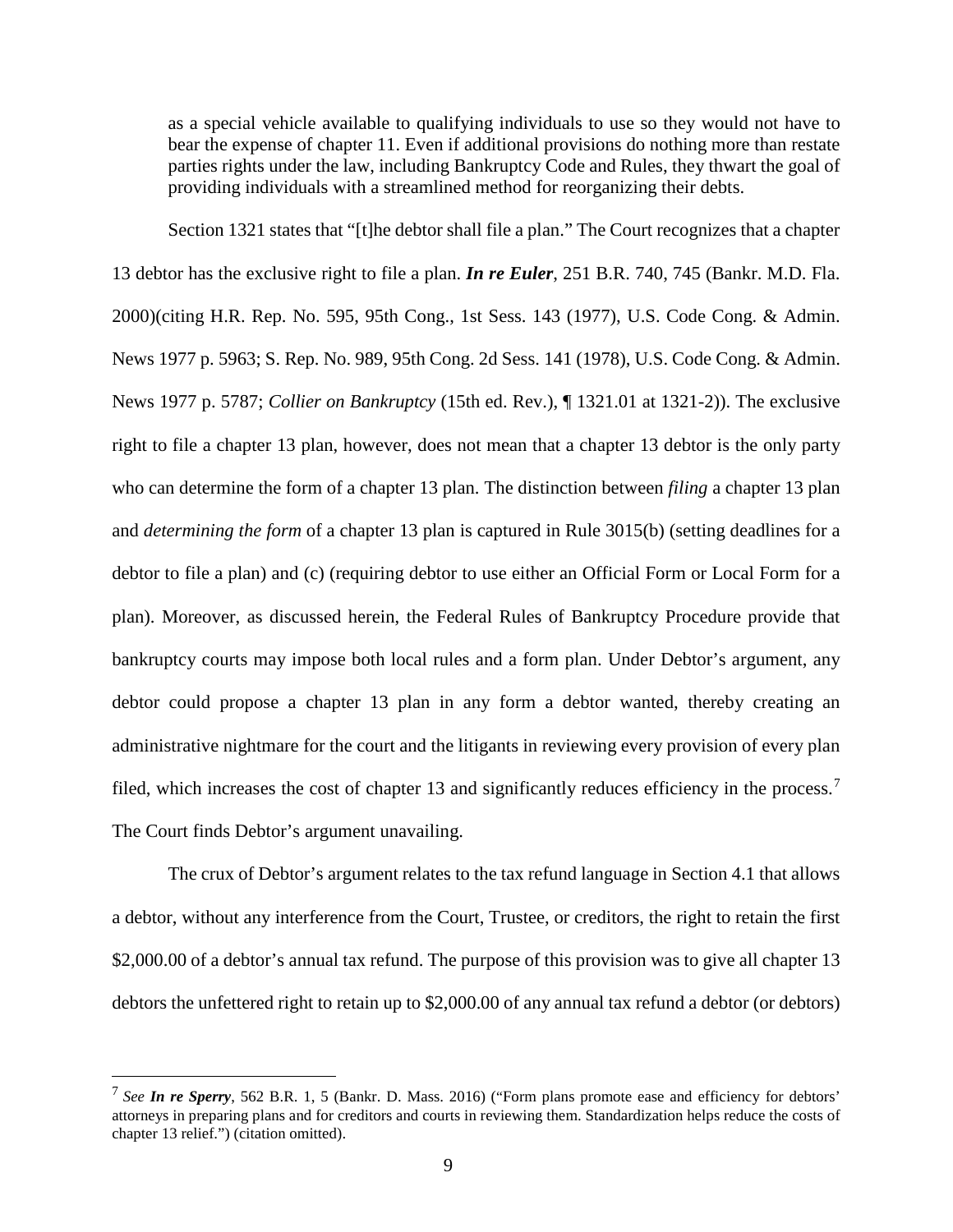receives to assist a debtor with paying for unexpected expenses that invariably occur in chapter 13 cases. In addition, the Court recognized that many chapter 13 budgets as proposed are tight in that a debtor has little room to pay an unanticipated expense without the availability of excess funds. As such, this Court determined that allowing a debtor to keep some of the debtor's tax refund enhances the prospect of a debtor completing a chapter 13 plan.

As Debtor notes, Section 4.1 provides how this Court treats tax refunds. Any tax refund in excess of \$2,000.00 in a case in which debtors have not proposed a 100% payment to nonpriority unsecured creditors must be provided to the Chapter 13 Trustee because this Court finds that tax refunds are disposable income. Debtor maintains that tax refunds are not disposable income under § 1325(b)(2).[8](#page-9-0) This Court has held otherwise. *See In re Pautin*, 521 B.R. 754, 763 n. 9 (Bankr. W.D. Tex. 2014) (noting that several courts in the Fifth Circuit have held that, in a chapter 13 case, tax refunds are property of the estate and the debtor must turn over tax refunds to the chapter 13

<span id="page-9-0"></span> <sup>8</sup> Section 1325(b)(2) defines disposable income:

<sup>[</sup>T]he term "disposable income" means current monthly income received by the debtor (other than child support payments, foster care payments, or disability payments for a dependent child made in accordance with applicable nonbankruptcy law to the extent reasonably necessary to be expended for such child) less amounts reasonably necessary to be expended—

<sup>(</sup>A) (i) for the maintenance or support of the debtor or a dependent of the debtor, or for a domestic support obligation, that first becomes payable after the date the petition is filed; and

<sup>(</sup>ii) for charitable contributions (that meet the definition of "charitable contribution" under section 548(d)(3)) to a qualified religious or charitable entity or organization (as defined in section 548(d)(4)) in an amount not to exceed 15 percent of gross income of the debtor for the year in which the contributions are made; and

<sup>(</sup>B) if the debtor is engaged in business, for the payment of expenditures necessary for the continuation, preservation, and operation of such business.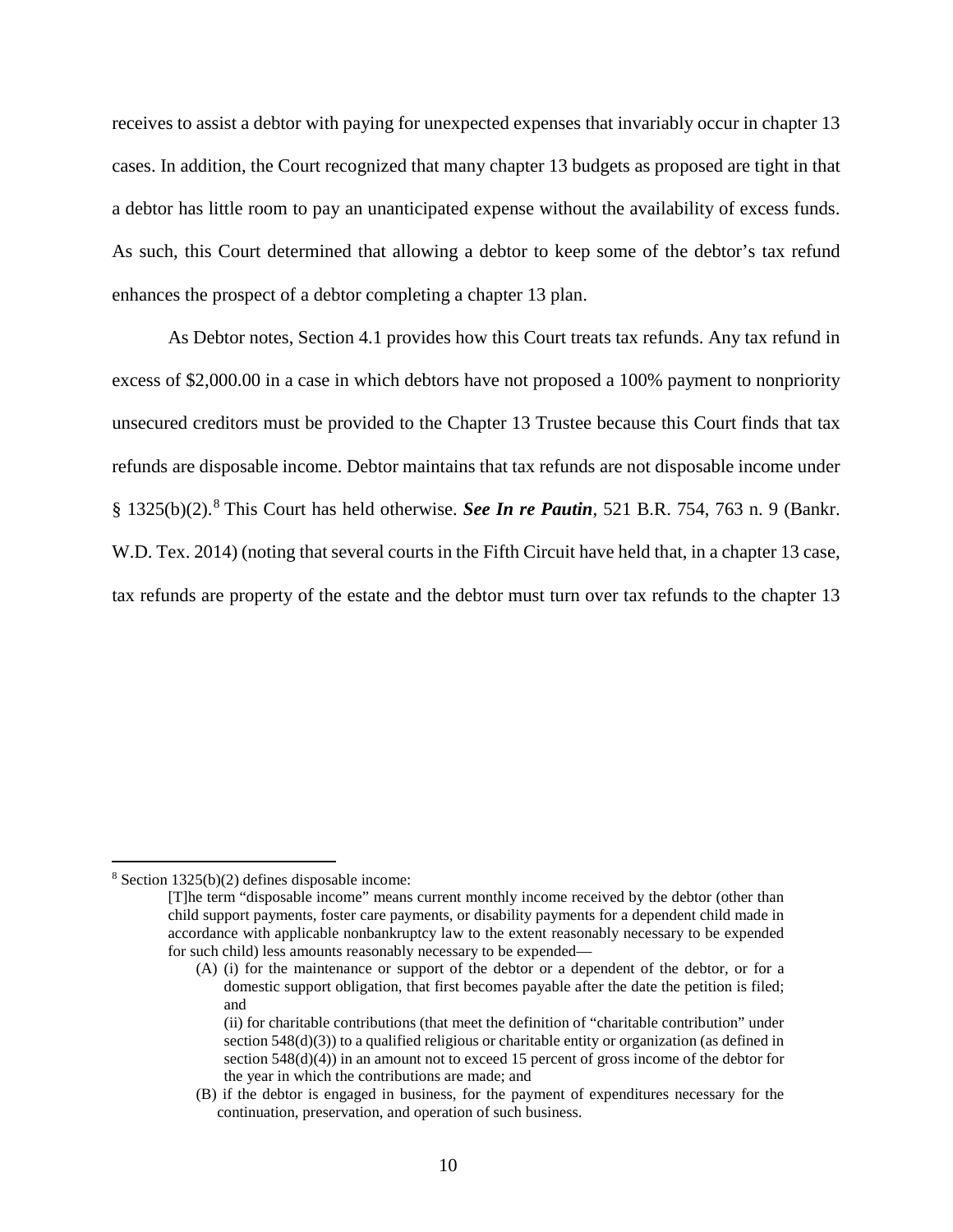trustee).[9](#page-10-0) Section 4.1 is consistent with this Court's view that tax refunds are disposable income under § 1325(b)(2) and must be turned over to the Chapter 13 Trustee.<sup>10</sup>

Debtor also argues that the instructions to Schedule I require Debtor to account for annual tax refunds as monthly income. The instructions for Official Form 106I, Part 2 (Schedule I) states:

In Part 2, give details about the monthly income you currently expect to receive. Show all totals as monthly payments, even if income is not received in monthly payments. One easy way to calculate how much income per month is to total the payments earned in a year, then divide by 12 to get a monthly figure. For example, if you are paid seasonally, you would simply divide the amount you expect to earn in a year by 12 to get the monthly amount.

Instructions: Bankruptcy Forms for Individuals, p. 26 (2017), http://www.uscourts.gov/sites/default/files/instructions individuals 0.pdf. The Court notes that despite the Schedule I instructions, the accompanying national Official Form 113 provides Debtor with the ability to determine how Debtor's income tax refunds will be treated under a plan, which could also conceivably contradict the instructions to Schedule I. *See* Chapter 13 Plan, p. 2, http://www.uscourts.gov/forms/individual-debtors/chapter-13-plan (allowing debtors to decide whether a debtor will  $(1)$  "retain any income tax refunds received during the plan term";  $(2)$ 

<span id="page-10-0"></span> <sup>9</sup> One court reasoned:

Regardless, post-petition, "projected," or "future" tax refunds have been held by courts in many Circuits to fall within the disposable income category. *In re [Michaud](https://1.next.westlaw.com/Link/Document/FullText?findType=Y&serNum=2017827451&pubNum=0000164&originatingDoc=I7a78de53cd7711e28501bda794601919&refType=RP&fi=co_pp_sp_164_371&originationContext=document&transitionType=DocumentItem&contextData=(sc.Search)#co_pp_sp_164_371),* 399 B.R. 365, 371 [\(Bankr.D.N.H.2008\);](https://1.next.westlaw.com/Link/Document/FullText?findType=Y&serNum=2017827451&pubNum=0000164&originatingDoc=I7a78de53cd7711e28501bda794601919&refType=RP&fi=co_pp_sp_164_371&originationContext=document&transitionType=DocumentItem&contextData=(sc.Search)#co_pp_sp_164_371) *In re Jones,* 301 B.R. 840 [\(Bankr.E.D.Mich.2003\);](https://1.next.westlaw.com/Link/Document/FullText?findType=Y&serNum=2003914022&pubNum=0000164&originatingDoc=I7a78de53cd7711e28501bda794601919&refType=RP&originationContext=document&transitionType=DocumentItem&contextData=(sc.Search)) *In re [Barbutes](https://1.next.westlaw.com/Link/Document/FullText?findType=Y&serNum=2022966037&pubNum=0000164&originatingDoc=I7a78de53cd7711e28501bda794601919&refType=RP&originationContext=document&transitionType=DocumentItem&contextData=(sc.Search)),* 436 B.R. 518 [\(Bankr.M.D.Tenn.2010\);](https://1.next.westlaw.com/Link/Document/FullText?findType=Y&serNum=2022966037&pubNum=0000164&originatingDoc=I7a78de53cd7711e28501bda794601919&refType=RP&originationContext=document&transitionType=DocumentItem&contextData=(sc.Search)) *In re Cleaver,* 426 B.R. 390 [\(Bankr.D.N.M.2010\);](https://1.next.westlaw.com/Link/Document/FullText?findType=Y&serNum=2021613895&pubNum=0000164&originatingDoc=I7a78de53cd7711e28501bda794601919&refType=RP&originationContext=document&transitionType=DocumentItem&contextData=(sc.Search)) *In re [Skougard](https://1.next.westlaw.com/Link/Document/FullText?findType=Y&serNum=2023607670&pubNum=0000164&originatingDoc=I7a78de53cd7711e28501bda794601919&refType=RP&originationContext=document&transitionType=DocumentItem&contextData=(sc.Search)),* 438 B.R. 738 [\(Bankr.D.Utah](https://1.next.westlaw.com/Link/Document/FullText?findType=Y&serNum=2023607670&pubNum=0000164&originatingDoc=I7a78de53cd7711e28501bda794601919&refType=RP&originationContext=document&transitionType=DocumentItem&contextData=(sc.Search)) 2010); *In re Abner,* 234 B.R. 825 [\(Bankr.M.D.Ala.1999\);](https://1.next.westlaw.com/Link/Document/FullText?findType=Y&serNum=1999143321&pubNum=0000164&originatingDoc=I7a78de53cd7711e28501bda794601919&refType=RP&originationContext=document&transitionType=DocumentItem&contextData=(sc.Search)) *In re [Kruse](https://1.next.westlaw.com/Link/Document/FullText?findType=Y&serNum=2019117652&pubNum=0000164&originatingDoc=I7a78de53cd7711e28501bda794601919&refType=RP&originationContext=document&transitionType=DocumentItem&contextData=(sc.Search)),* 406 B.R. 833 [\(Bankr.N.D.Iowa](https://1.next.westlaw.com/Link/Document/FullText?findType=Y&serNum=2019117652&pubNum=0000164&originatingDoc=I7a78de53cd7711e28501bda794601919&refType=RP&originationContext=document&transitionType=DocumentItem&contextData=(sc.Search)) 2009); *In re Mullen,* 369 B.R. 25 [\(Bankr.D.Or.2007\);](https://1.next.westlaw.com/Link/Document/FullText?findType=Y&serNum=2012282463&pubNum=0000164&originatingDoc=I7a78de53cd7711e28501bda794601919&refType=RP&originationContext=document&transitionType=DocumentItem&contextData=(sc.Search)) *[In](https://1.next.westlaw.com/Link/Document/FullText?findType=Y&serNum=2011431581&pubNum=0000164&originatingDoc=I7a78de53cd7711e28501bda794601919&refType=RP&originationContext=document&transitionType=DocumentItem&contextData=(sc.Search)) re LaPlana,* 363 B.R. 259 [\(Bankr.M.D.Fla.2007\);](https://1.next.westlaw.com/Link/Document/FullText?findType=Y&serNum=2011431581&pubNum=0000164&originatingDoc=I7a78de53cd7711e28501bda794601919&refType=RP&originationContext=document&transitionType=DocumentItem&contextData=(sc.Search)) *In re Harchar,* 694 F.3d 639 (6th [Cir.2012\);](https://1.next.westlaw.com/Link/Document/FullText?findType=Y&serNum=2028594933&pubNum=0000506&originatingDoc=I7a78de53cd7711e28501bda794601919&refType=RP&originationContext=document&transitionType=DocumentItem&contextData=(sc.Search)) *[In](https://1.next.westlaw.com/Link/Document/FullText?findType=Y&serNum=2028230975&pubNum=0000164&originatingDoc=I7a78de53cd7711e28501bda794601919&refType=RP&originationContext=document&transitionType=DocumentItem&contextData=(sc.Search)) re Murchek,* 479 B.R. 521 [\(Bankr.N.D.Iowa](https://1.next.westlaw.com/Link/Document/FullText?findType=Y&serNum=2028230975&pubNum=0000164&originatingDoc=I7a78de53cd7711e28501bda794601919&refType=RP&originationContext=document&transitionType=DocumentItem&contextData=(sc.Search)) 2012). The logic follows that since most wage-earning chapter 13 debtors anticipate annual tax refunds, a promise to pay tax refunds received during projected years of the plan to the trustee is necessary for confirmation of a chapter 13 plan. [11](https://1.next.westlaw.com/Link/Document/FullText?findType=L&pubNum=1000546&cite=11USCAS1325&originatingDoc=I7a78de53cd7711e28501bda794601919&refType=RB&originationContext=document&transitionType=DocumentItem&contextData=(sc.Search)#co_pp_2a4b0000e5562) U.S.C.A. § [1325\(b\)\(1\)\(B\);](https://1.next.westlaw.com/Link/Document/FullText?findType=L&pubNum=1000546&cite=11USCAS1325&originatingDoc=I7a78de53cd7711e28501bda794601919&refType=RB&originationContext=document&transitionType=DocumentItem&contextData=(sc.Search)#co_pp_2a4b0000e5562) *In re McElroy,* 410 B.R. 845 [\(Bankr.N.D.Iowa](https://1.next.westlaw.com/Link/Document/FullText?findType=Y&serNum=2017595982&pubNum=0000164&originatingDoc=I7a78de53cd7711e28501bda794601919&refType=RP&originationContext=document&transitionType=DocumentItem&contextData=(sc.Search)) 2008). The policy for including tax refunds associated with debtors' post-petition income in the chapter 13 plan is to deter debtors from overstating their tax withholding and thus to prevent destabilization of the pillars of the bankruptcy code. *In re Diaz,* 459 B.R. 86 [\(Bankr.C.D.Cal.2011\).](https://1.next.westlaw.com/Link/Document/FullText?findType=Y&serNum=2026294454&pubNum=0000164&originatingDoc=I7a78de53cd7711e28501bda794601919&refType=RP&originationContext=document&transitionType=DocumentItem&contextData=(sc.Search))

*In re Ramos*, 494 B.R. 181, 186 (Bankr. D. Puerto Rico 2013).

<span id="page-10-1"></span> $10$  Debtor maintains that the District Plan's requirement that Debtor turn over to Trustee tax refunds in excess of \$2,000.00 (unless the plan proposes to pay all creditors) violates the Bankruptcy Code is incorrect because the tax refunds are disposable income that must be provided to Trustee. *See* 11 U.S.C.A § 1325(b)(1)(B).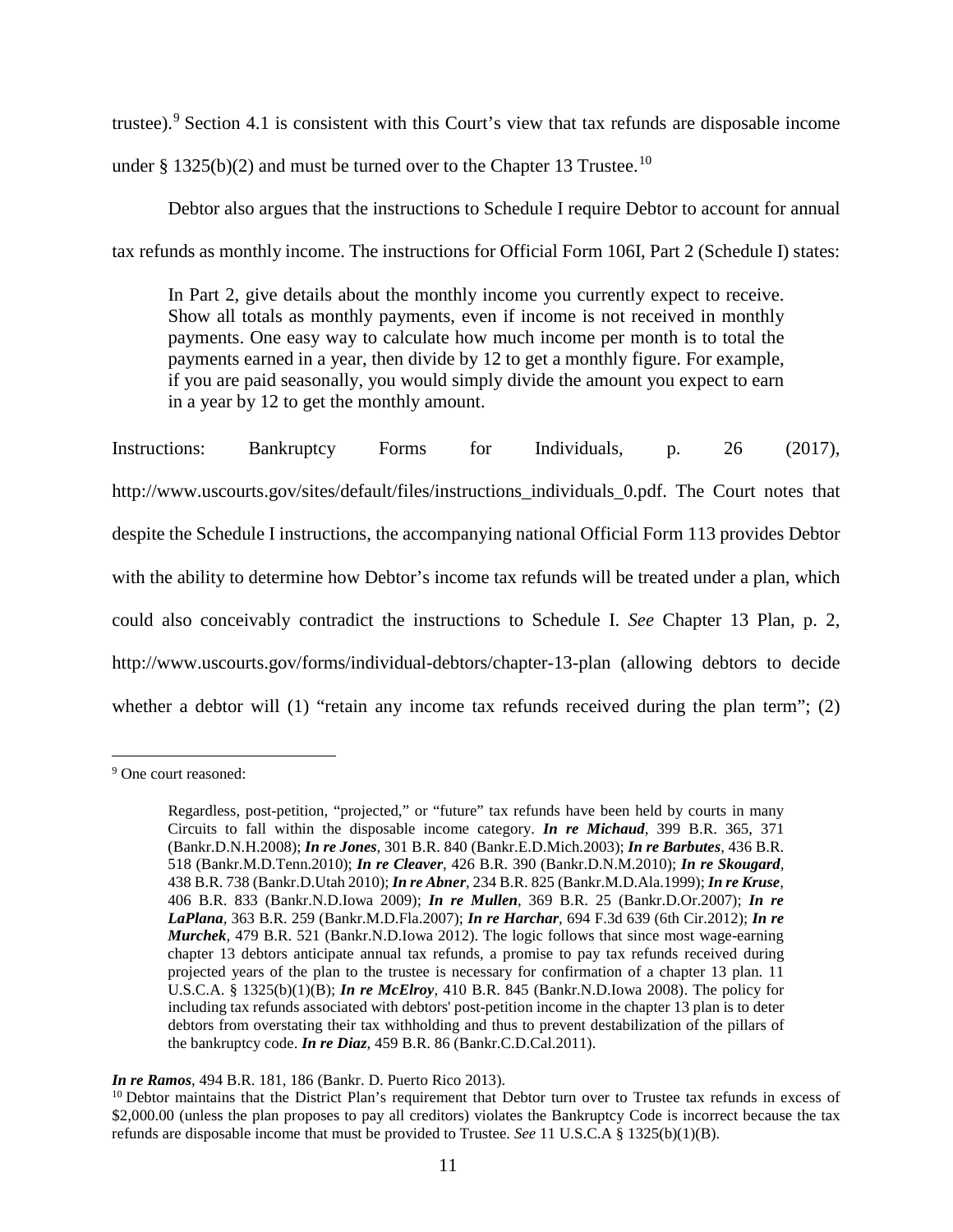"supply the trustee with a copy of each income tax return filed during the plan term within 14 days of filing the return and will turn over to the trustee all income tax refunds received during the term plan"; or (3) propose a different treatment of income tax refunds). Accordingly, the Court is not persuaded by Debtor's argument.

Debtor notes that at least two courts have similarly found that a Chapter 13 Trustee cannot require a debtor to turn over a tax refund to a trustee where the debtor has amortized a tax refund on a monthly basis in Schedule I. These courts have both held that a debtor must, according to the Bankruptcy Code and instructions to the Official Forms, account for tax refunds as income on Schedule I. *See In re Blake*, 565 B.R. 871, 876 (Bankr. N.D. Ill. 2017) (noting the difference between a debtor retaining a tax refund for over withholding taxes as opposed to a debtor receiving a tax refund based on tax credits), *aff'd*, *Marshall v. Blake*, 885 F.3d 1065 (7th Cir. 2018); *In re Morales*, 563 B.R. 867, 872 (Bankr. N.D. Ill. 2017) ("If debtors account for their expected income and tax expense correctly at the time of confirmation, tax refunds need not be paid as additional plan payments."). *Morales* and *Blake* do state that a debtor must account for a tax refund derived from tax credits as income on Schedule I. *Morales*, 563 B.R. at 867; *Blake*, 565 B.R. at 877.

These cases have limited application to the case at hand. As Trustee correctly notes in Trustee's reply brief to the Court, the *Blake* and *Morales* decisions were issued prior to the bankruptcy court in that district adopting a national form or district chapter 13 plan. (ECF No. 31, p. 1). The governing plan when the *Blake* and *Morales* decisions were issued did not have a provision regarding the allocation of tax refunds. (*Id***.** at 2; Exhibit "C"). As such, the bankruptcy court in those cases was free to determine how tax refunds would be treated. Further, after the *Blake* and *Morales* decisions, the Bankruptcy Court for the Northern District of Illinois did adopt the Official Form Plan. (*Id***.**; Exhibits "A" (Northern District of Illinois Chapter 13 Plan) and "B" (Official Form 113)). As previously noted, Section 2.3 of the Official Form 113 requires a debtor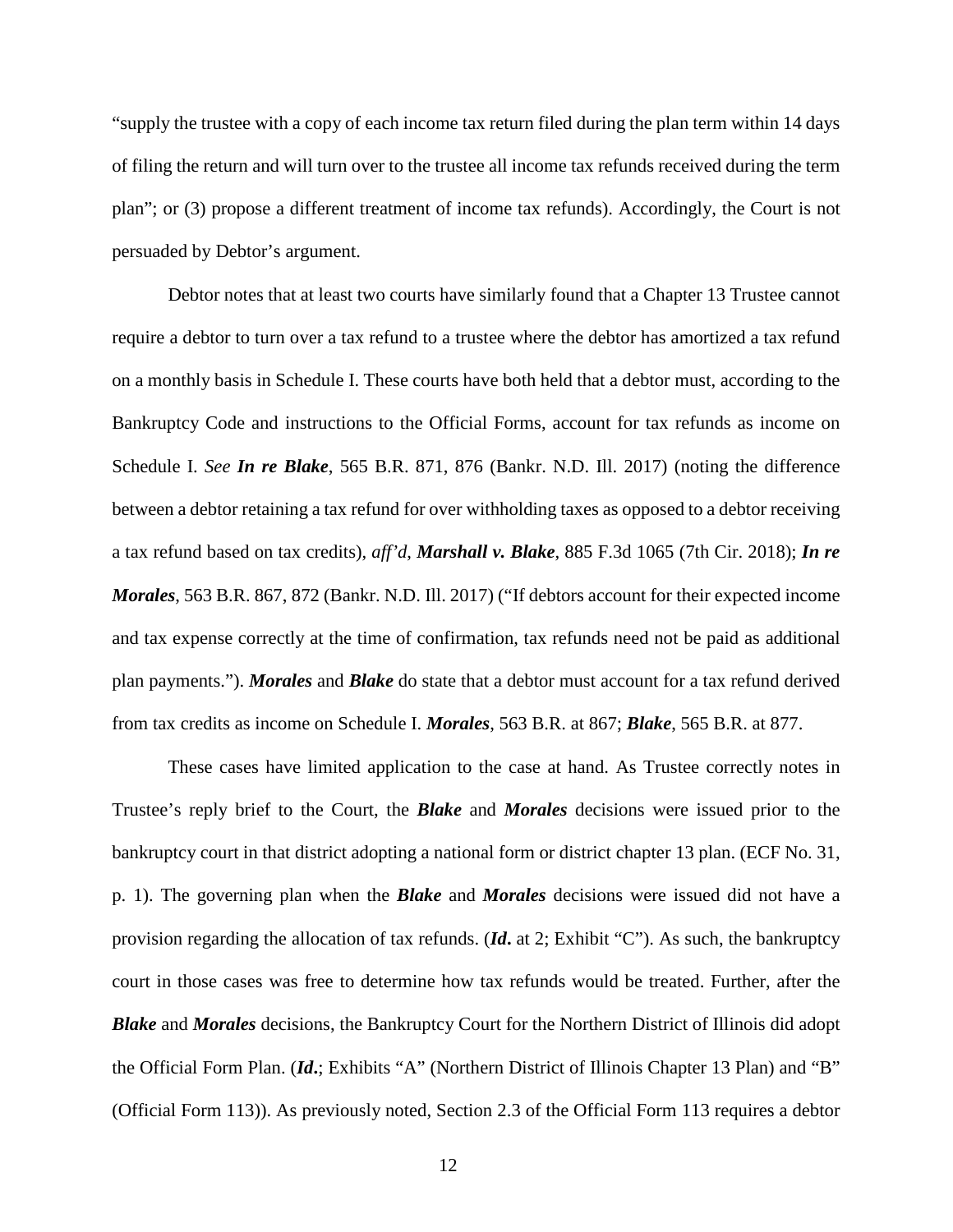to identify how tax refunds will be treated. The Court recognizesthat the Seventh Circuit did affirm *Blake*, noting that the pro-rating of a tax refund on a monthly basis is permissible under the Bankruptcy Code. **Blake**, 885 F.3d at 1076–83.<sup>[11](#page-12-0)</sup> The Seventh Circuit's decision, however, is based on a practice that predated the *Morales* and *Blake* court's adoption of Official Form 113. Moreover, the *Blake* bankruptcy court decision recognizes that a bankruptcy court may allow a debtor to keep a portion of a tax refund. 565 B.R. at 877 (finding that there is nothing improper about allowing a debtor to retain part of a tax refund and that is a standard practice in many jurisdictions) (citations omitted).

Debtor also argued that certain payments received for dependent adult children are excludable from a debtor's disposable income. *See, e.g.*, *In re Adinolf*, 543 B.R. 612 (9th BAP 2016); *In re Hite*, 576 B.R. 451 (Bankr. W.D. Va. 2016) (finding that subsistence payments for dependent adult children are not included as income under 11 U.S.C. § 101(10A)). Debtor does not have any adult dependent children. As such, the issue of dependent adult income is not implicated or applicable to Section 4.1.

The Court notes the prior practice in this Court did allow debtors to account for their tax refunds as monthly income wherein the annual tax refund was listed as 1/12 of monthly income on Schedule I. That practice ceased when the Court adopted a District Plan. In doing so, the Court is not implementing anything contrary to law.

#### **CONCLUSION**

The Court will grant Trustee's Objection to the Debtor's Chapter 13 Plan and deny confirmation of Debtor's First Amended Plan. Debtor has fourteen (14) days from entry of this Memorandum Opinion and Order to propose a new Chapter 13 Plan or the case shall be dismissed.

<span id="page-12-0"></span> <sup>11</sup> The Seventh Circuit noted that the debtor in *Blake* lives in subsidized housing and receives earned income tax credits. *Id*. at 1069. Debtor in this case received tax refunds because of over withholding Debtor's taxes.